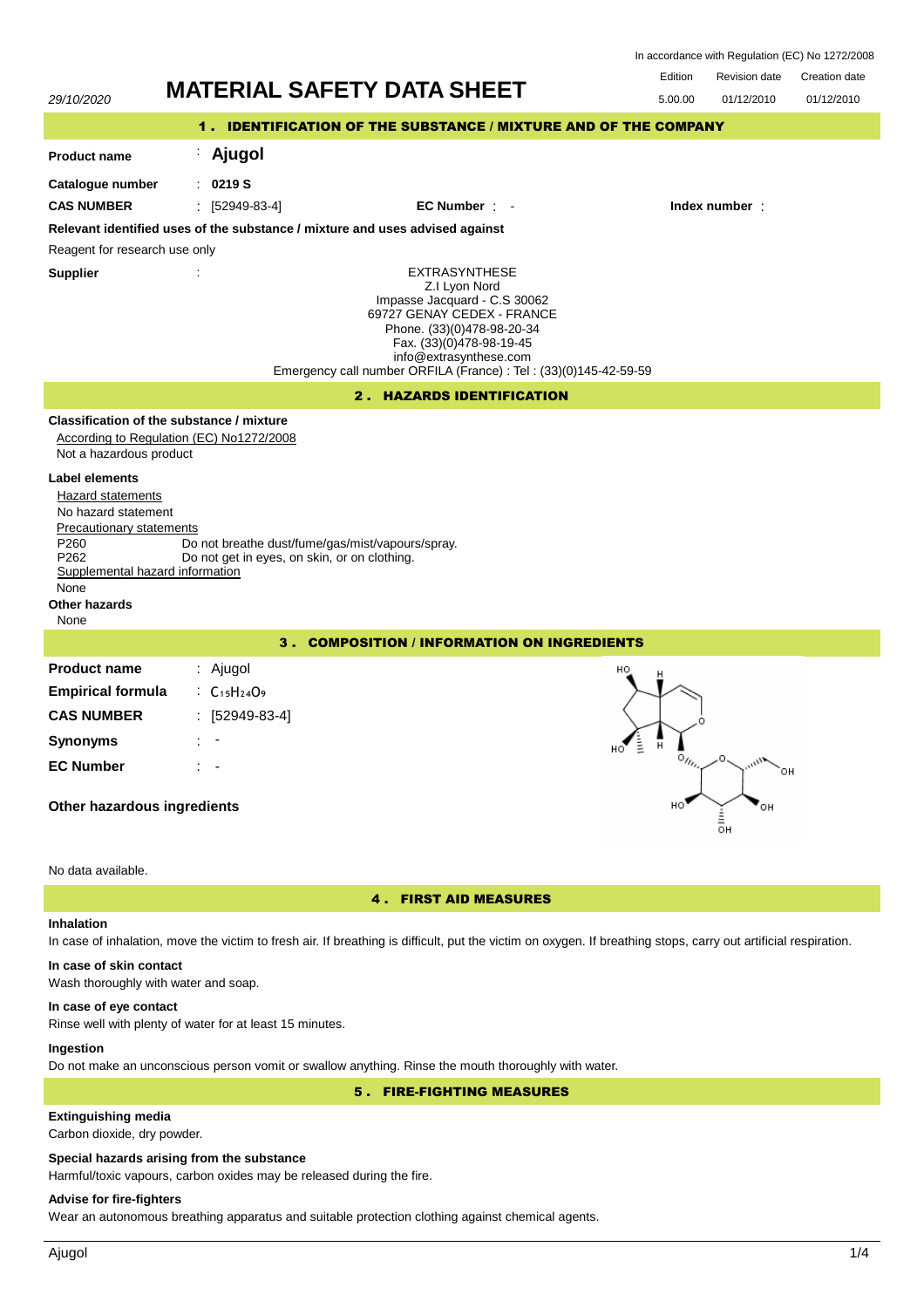#### 6 . ACCIDENTAL RELEASE MEASURES

#### **Personal precautions**

Use personal protective equipment. Evacuate the personnel from the contaminated zone. Ensure adequate ventilation.

### **Environnemental precautions**

Keeping away from drains, surface and ground waters.

#### **Methods and materials for containment and cleaning up**

Clean up without creating dust and place in adapted and sealed containers for elimination. Wash the contaminated aera with water and soap. Confine washing water and dispose of it complying with the local regulations. After cleaning, quickly eliminate traces of water with a product absorbing liquids (for example : sand, sawdust, universal binder, Kieselguhr).

## 7 . HANDLING AND STORAGE

## **Precautions for safe handling**

Avoid formation of dust. Avoid contact with skin and eyes. During handling, wear suitable personal protective equipment (see section 8). Follow the normal measures for preventive fire protection.

**Specific handling** No data available.

**Specific end use(s)**

No data available

#### **Conditions for safe storage, including any incompatibilities**

Store in a cool well-ventilated place. Keep container tightly closed in a dry place away from light.

Store at  $< +8^{\circ}$ 

### 8 . EXPOSURE CONTROL/PERSONAL PROTECTION

## **Respiratory protection**

Wear imperatively an appropriated mask/respirator, tested and approved by standards such as NIOSH (US) or CEN (EU).

#### **Hand protection**

Handle with protective gloves. The selected gloves have to satisfy the specifications of EU Directive 89/686/EEC and the standard EN 374 derived from it.

## **Eye protection**

Wear safety glasses.

## **Skin protection**

Wear suitable protective clothing according to the quantity and the level of activity of the substance at the workplace.

| <b>9. PHYSICAL AND CHEMICAL PROPERTIES</b>            |                           |  |  |
|-------------------------------------------------------|---------------------------|--|--|
| Information on basic physical and chemical properties |                           |  |  |
| Physical state                                        | : Powder                  |  |  |
| Color                                                 | : White to beige coloured |  |  |
| Solubility in                                         | : No data available.      |  |  |
| Melting point                                         | : No data available.      |  |  |
| Initial boiling point                                 | : No data available.      |  |  |
| Flash point                                           | : No data available.      |  |  |
| рH                                                    | : No data available.      |  |  |
| Partition coefficient: n-octanol/water                | : No data available.      |  |  |
| Auto-ignition temperature                             | : No data available.      |  |  |
| Decomposition temperature                             | : No data available.      |  |  |
| Viscosity                                             | : No data available.      |  |  |
|                                                       |                           |  |  |

## **Other information**

No data available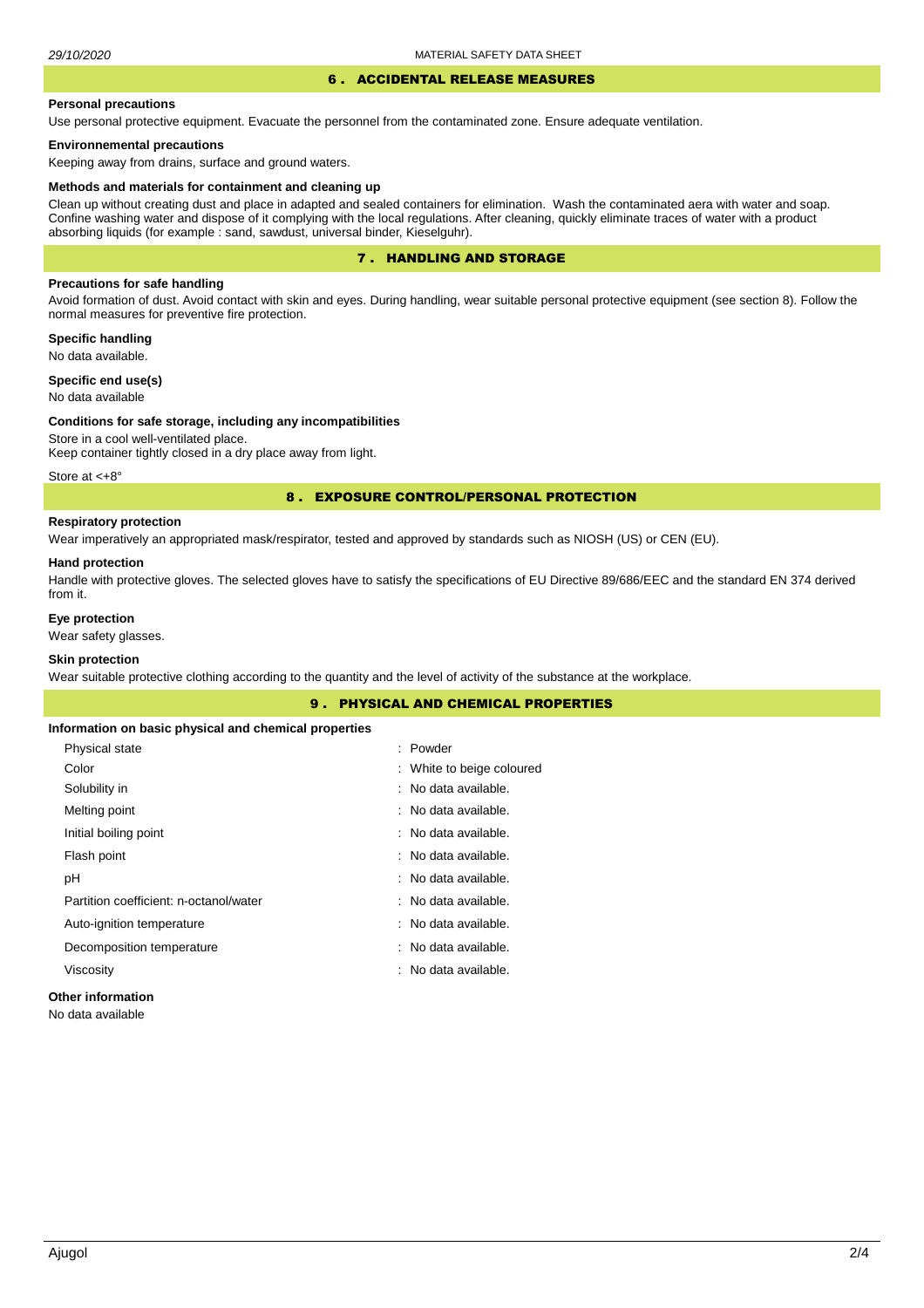#### 10 . STABILITY AND REACTIVITY

#### **Reactivity**

No data available.

### **Chemical stability**

Stable under recommanded storage conditions.

#### **Possibility of hazardous reactions**

No hazardous reactions during storage and handling complying with the instructions.

**Conditions to avoid**

No data available.

**Incompatible materials**

No data available.

#### **Hazardous decomposition products**

No hazardous decomposition products if the instructions for handling and storage are respected. During high overheating of the substance or during a fire, hazardous decomposition products may be produced.

# 11 . TOXICOLOGICAL INFORMATION

### **Acute oral toxicity**

No data available.

# **Acute dermal toxicity**

No data available.

### **Acute inhalation toxicity**

No data available.

### **Skin Corrosion**

No data available.

#### **Skin Irritation**

No data available.

# **Serious Eye Damage**

No data available.

# **Eye Irritation**

No data available.

### **Respiratory Sensitisation**

No data available.

#### **Skin Sensitisation**

No data available.

### **Germ Cell Mutagenicity**

No data available.

### **Carcinogenictiy**

No data available.

# **Reproductive Toxicity**

No data available.

# **Specific Target Organ Toxicity - Single Exposure**

No data available.

### **Specific Target Organ Toxicity - Repeated Exposure**

No data available.

#### **Aspiration Hazard**

No data available.